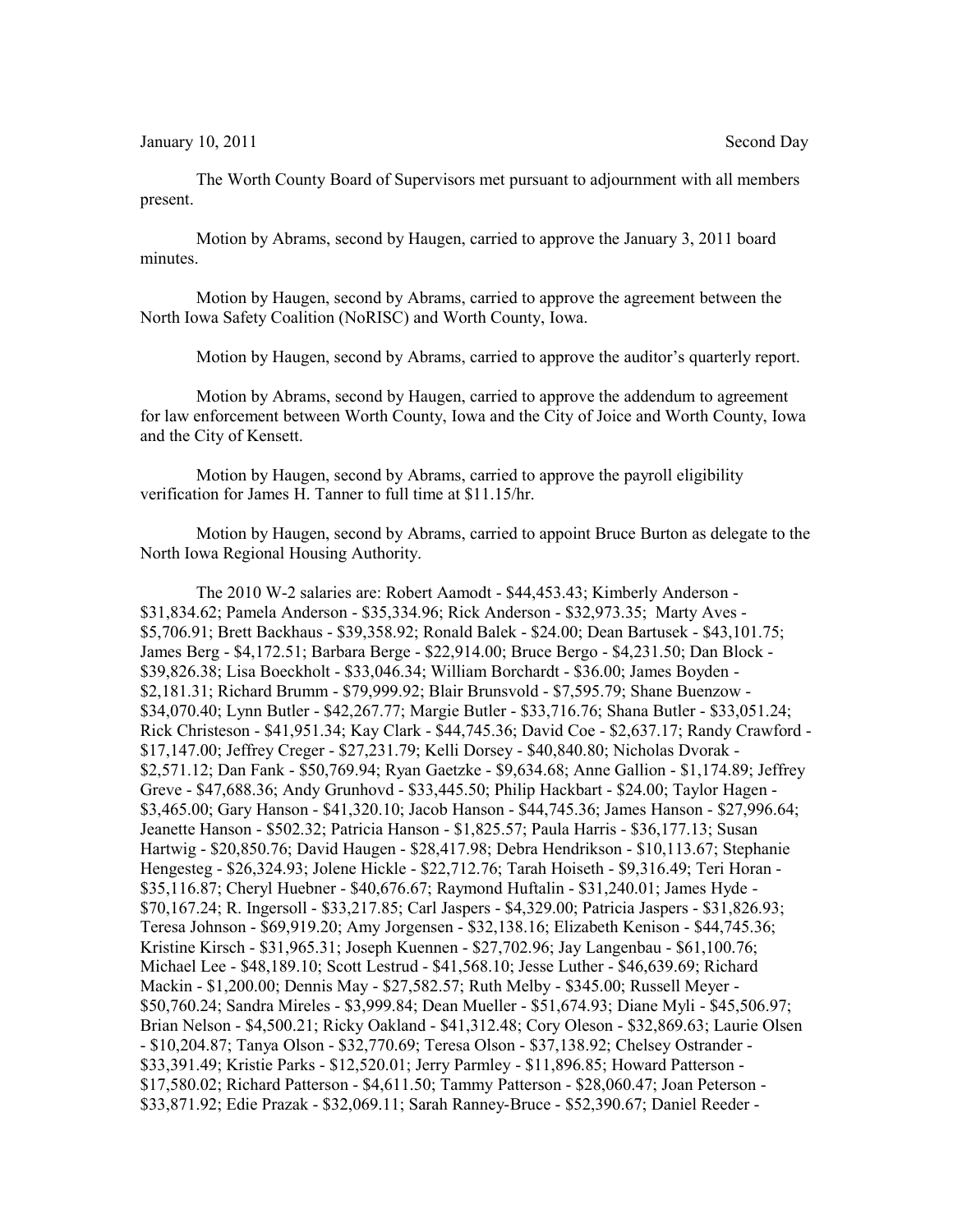\$48,444.96; Jessica Reyerson - \$29,243.67; Lyta Reyerson - \$36,979.92; James Rice - \$7,686.00; Joel Rohne - \$54,596.88; Sarah Rollins - \$20,821.80; Joshua Rosenberg - \$2,764.90; Adam Sauer - \$14,400.00; Dale Schultz - \$24.00; David Siems - \$13,010.64; Joe Siems - \$13,534.14; John Smith - \$46,502.44; Timothy Staude - \$11,040.03; Marilyn Stayner - \$34,396.41; Brook Stein - \$42,605.51; Aaron Stone - \$7,211.20; Jim Tanner - \$19,202.22; Allan Thompson - \$11,696.09; Michael Thompson - \$51,957.33; Emily Tufte - \$14,814.58; Mark Tuttle - \$13,677.46; Timothy Tuttle - \$39,653.40; Alan Venz - \$45,716.34; Joan Vorland - \$8,590.91; Barbara Walser - \$37,588.44; Mark Wubben - \$46,912.15; Chad Wurtzel - \$47,731.54; Terry Young - \$13,562.02.

The following claims were approved:

| A & I Auto Body                 | Service-Eng     | 1,087.66  |
|---------------------------------|-----------------|-----------|
| AT&T                            | Service-E91     | 52.44     |
| A-Best Sew & Vac                | Supplies-Gsr    | 530.96    |
| Agvantage Fs Inc                | Fuel-Vaf        | 782.40    |
| <b>Alliant Energy</b>           | Service-Phd     | 4,735.86  |
| American Aluminum Access, Inc   | Supplies-Shf    | 2,267.50  |
| American Test Center            | Service-Eng     | 455.00    |
| B & J Water Conditioning Inc    | Supplies-Gsr    | 24.00     |
| <b>Bancard Center</b>           | Supplies-It/Gis | 917.17    |
| <b>Barco Municipal Products</b> | Supplies-Eng    | 257.45    |
| <b>Bcn</b> Telecom              | Service-Gsr     | 382.97    |
| Berge Oil Company               | Fuel-Eng        | 29,942.11 |
| <b>Bmc Aggregates Lc</b>        | Rock-Eng        | 60.44     |
| Brevig, Richard                 | Service-Crs     | 30.70     |
| C J Cooper & Associates Inc     | Service-Eng     | 60.00     |
| <b>Carquest Auto Parts</b>      | Supplies-Tra    | 3,596.24  |
| Cedar Ridge Kennel              | Service-Phd     | 800.00    |
| Cerro Gordo County Treasurer    | Service-Mex     | 817.21    |
| Cintas                          | Supplies-Eng    | 71.49     |
| City of Joice                   | Service-Eng     | 36.05     |
| City of Northwood               | Service-Vaf     | 119.00    |
| Cummins Central Power Llc       | Parts-Eng       | 1,551.05  |
| Dave Syverson Ford Truck        | Parts-Eng       | 216.22    |
| Ehrich, Cherrice                | Mileage-Mha     | 105.80    |
| <b>Elderbridge Agency</b>       | Appro-Org       | 2,287.50  |
| <b>Electronic Engineering</b>   | Service-Ema     | 29.70     |
| <b>Electronic Engineering</b>   | Service-Shf     | 57,250.00 |
| Ernie's Canvas                  | Supplies-Eng    | 23.00     |
| Fallgatter's Market             | Supplies-Vaf    | 816.95    |
| Fertile Public Library          | Appro-Org       | 7,068.50  |
| Fisher, Jane                    | Mileage-Mha     | 127.42    |
| Gentz, Jacob                    | Service-Phd     | 120.00    |
| <b>Gildner Properties</b>       | Rent-Vaf        | 400.00    |
| Grafton Public Library          | Appro-Org       | 7,068.50  |
| Green Canopy                    | Service-Con     | 525.00    |
| Greve, Jeff                     | Mileage-Aty     | 40.94     |
| Hackbart, Philip E.             | Service-Crs     | 38.40     |
| Haugen, David                   | Mileage-Sup     | 42.32     |
| Hendrikson, Joy                 | Exp-Wec         | 37.20     |
| Hengesteg, Carol                | Service-Crs     | 30.35     |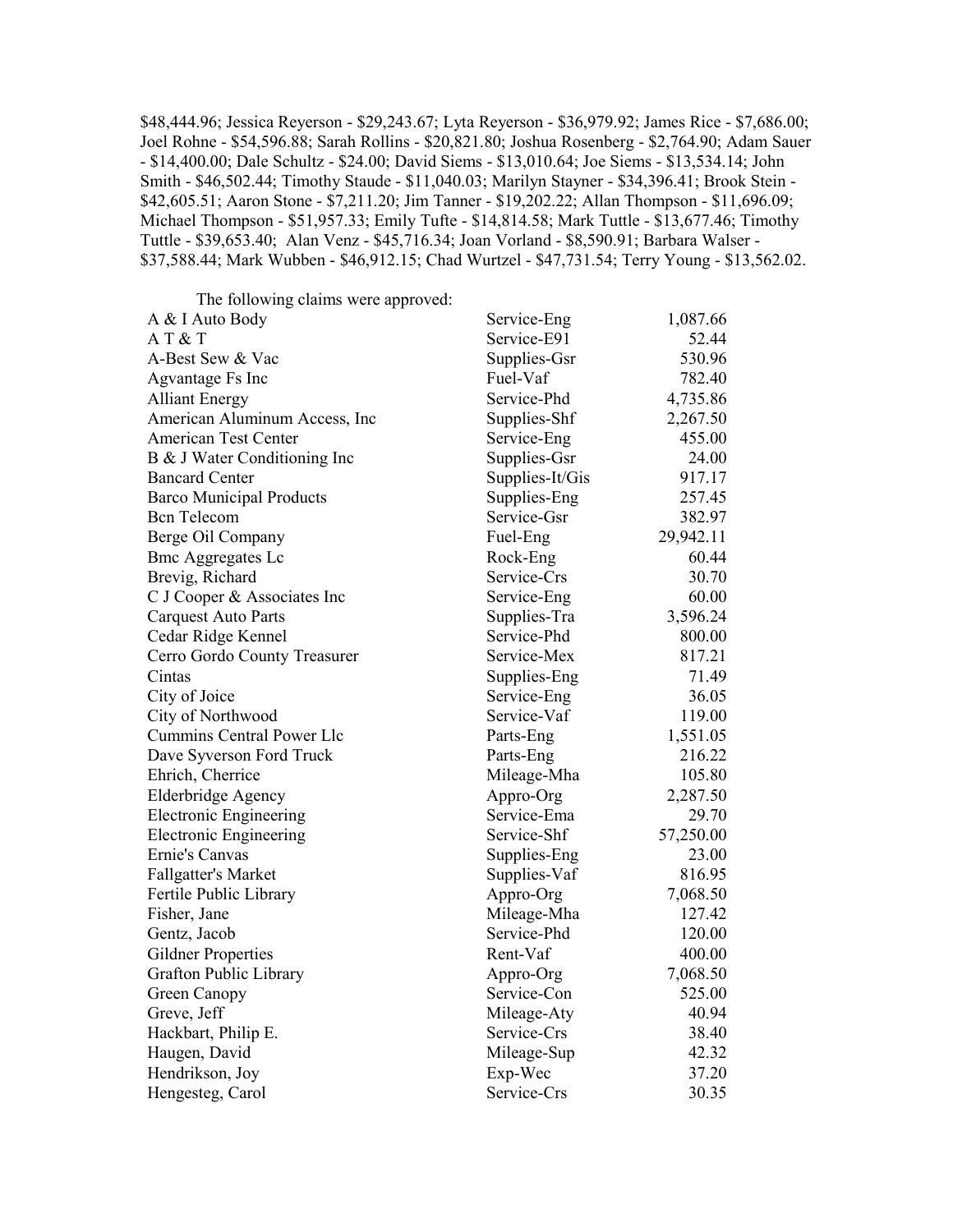| Hengesteg, Randy                    | Service-Crs      | 33.50    |
|-------------------------------------|------------------|----------|
| Henry M. Adkins & Son Inc.          | Service-Aud      | 1,980.00 |
| Huber Supply Co                     | Supplies-Eng     | 252.41   |
| Imwca                               | Payment-Ins      | 9,014.00 |
| <b>Injectech Diesel Service</b>     | Parts-Eng        | 99.85    |
| <b>Interstate Motor Trucks</b>      | Parts-Eng        | 314.48   |
| <b>Inventory Trading Company</b>    | Supplies-Shf     | 122.00   |
| J & J Machining Welding & Fabr      | Service-Eng      | 652.50   |
| Jerico Service Inc                  | Supplies-Eng     | 2,064.00 |
| Joe's Collision & Performance       | Service-Shf      | 373.63   |
| Joice Public Library                | Appro-Org        | 7,068.50 |
| Kaman Industrial Technologies       | Parts-Eng        | 468.26   |
| Kathleen's Care Inc                 | Service-Mha      | 744.00   |
| Kenison, Elizabeth                  | Mileage-Rec      | 112.80   |
| Kensett Public Library              | Appro-Org        | 7,068.50 |
| Kinney Memorial Library             | Appro-Org        | 7,068.50 |
| Kuhlmann, Harry                     | Service-Crs      | 35.60    |
| Larsen Plumbing                     | Service-Gsr      | 458.41   |
| Low's Standard                      | Fuel-Asr         | 25.46    |
| Mail Services Llc                   | Supplies-Trs     | 234.69   |
| Manly Junction Signal               | Subscription-Shf | 50.00    |
| Manly Public Library                | Appro-Org        | 7,068.50 |
| Marshall & Swift Inc                | Supplies-Gsr     | 189.10   |
| Martin Bros Dist Co. Inc.           | Supplies-Gsr     | 1,156.50 |
| Mason City Fire And Rescue          | Service-Mex      | 600.00   |
| May, Dennis                         | Mileage-Sup      | 111.78   |
| Mediacom                            | Service-Phd      | 79.95    |
| Mental Health Center Of             | Service-Mha      | 3,049.33 |
| Meyerhofer, Edward                  | Service-Crs      | 37.00    |
| Mid-States Organized Crime Inf      | Annual Fees-Shf  | 100.00   |
| Mills, Pattie                       | Service-Crs      | 30.35    |
| Mireles, Sandra                     | Mileage-Mha      | 161.46   |
| <b>Next Generation Technologies</b> | Service-Mha      | 763.78   |
| Niacog                              | Service-Tra      | 260.22   |
| Niebur, Ellen                       | Mileage-Mha      | 21.16    |
| North Iowa Printing                 | Supplies-Sup     | 13.50    |
| Northwood Anchor                    | Subscription-Rec | 108.00   |
| Northwood Electric Inc              | Service-Gsr      | 1,067.14 |
| Northwood Public Library            | Appro-Org        | 7,068.50 |
| Northwood Sanitation Llc            | Service-Phd      | 245.00   |
| Northwood True Value                | Supplies-Phd     | 517.03   |
| Oakland, Ricky                      | Safety-Eng       | 118.87   |
| <b>Olsons Trading Post Inc.</b>     | Parts-Eng        | 49.87    |
| Overhead Door Co of Mason City      | Service-Eng      | 157.80   |
| Parmley, Jerry                      | Mileage-Vaf      | 22.08    |
| Pollard                             | Service-Gsr      | 40.00    |
| Printing Services Inc               | Supplies-Dap     | 345.95   |
| Pritchard's of Northwood Inc        | Service-Phd      | 385.56   |
| Qwest                               | Service-Eng      | 42.45    |
| <b>Ram Systems</b>                  | Service-Phd      | 480.00   |
|                                     |                  |          |